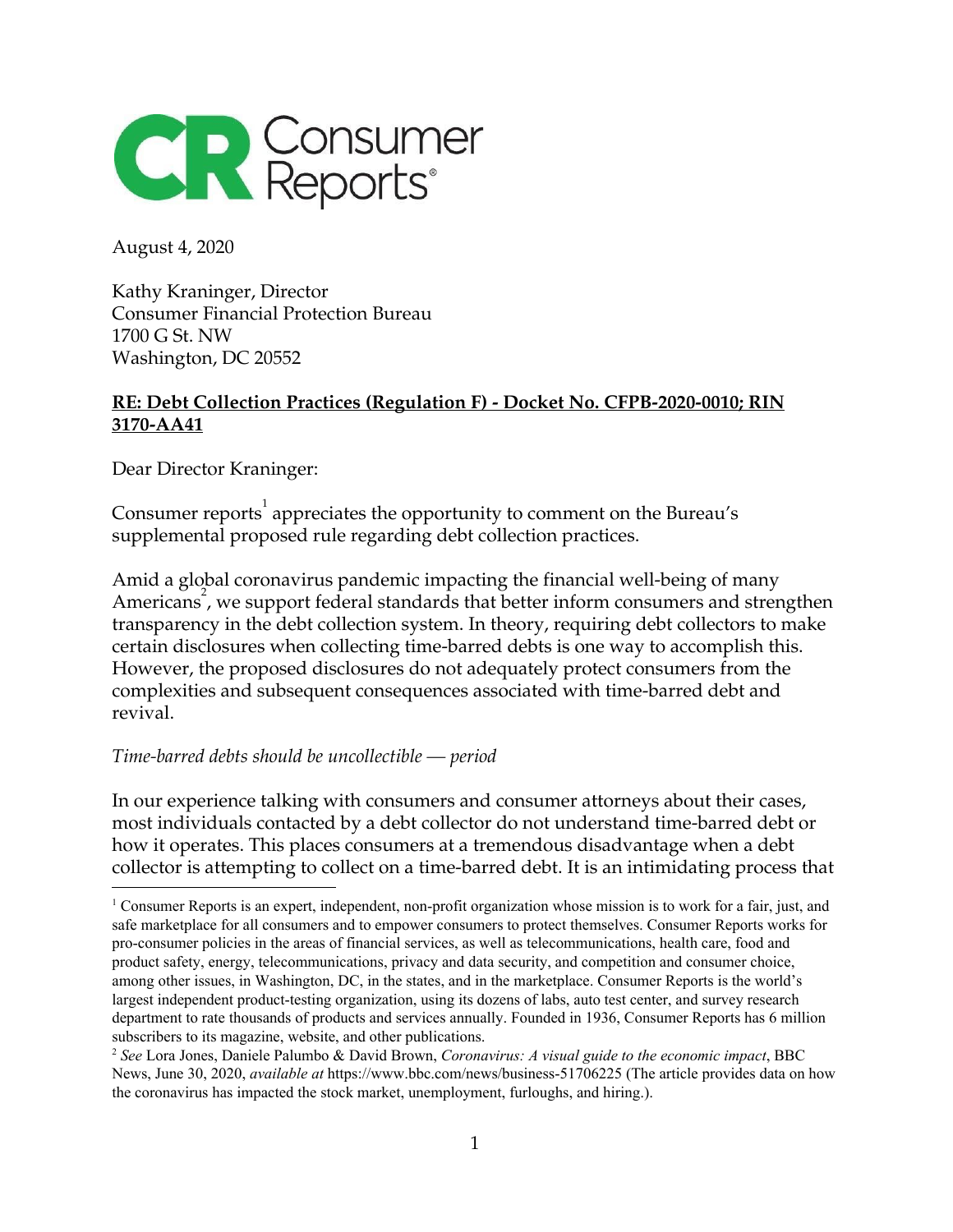is likely to create the false impression that the debt is legally enforceable in court. Consumers do not have to be put in this uncomfortable and confusing position.

The clearest and simplest approach the Bureau could take would be to expressly prohibit all collection attempts on time-barred debt. This includes collection practices in and out of court. Alternatively, debt collectors should be prohibited from suing on a time-barred debt and only be allowed to communicate with a consumer about the debt in writing. During a financial crisis, consumers should not be put in a position to decide between paying off an expired debt or purchasing household necessities.

# *Disclosures are insuf icient to protect consumers*

Although we support the concept of model disclosures, the Bureau's current proposal falls short of what is necessary to adequately inform and protect consumers. In the survey conducted by the Bureau, about 35% of survey participants given a notice containing a time-barred debt disclosure incorrectly stated they could be sued on the debt. $^3$  In addition, when revival disclosures were provided, about 30% of participants reported incorrectly that the debtor can't be sued after making a partial payment and about 42% reported incorrectly that the debtor can't be sued after writing the debt collector to acknowledge the debt. $^4$  This means that between 30-42% of participants did not understand the proposed disclosures and highlights the fact that more testing needs to be done to identify language that facilitates widespread understanding of time-barred debt.

Further, as the study indicates, disclosure comprehension was significantly lower for participants with less education and lower income.<sup>5</sup> Also, the study failed to consider the effectiveness of disclosures among minorities, who are disproportionately impacted by debt collection. <sup>6</sup> We encourage the Bureau to expand their testing to incorporate the impact of disclosures on minority populations.

# *Disclosures need to cite legal authority*

Given the adversarial nature of collection notices, the Bureau should consider implementing language that identifies the legal authority requiring the disclosure. This could add an element of trust that is otherwise lacking in collection notices. For example, Massachusetts' disclosure states, "We are required by regulation of the

<sup>3</sup> *See Bureau of Consumer Fin. Prot., Disclosure of Time-Barred Debt and Revival: Findings from the CFPB's Quantitative Disclosure Testing*, Feb. 2020, at appendix table 8, *available at*

https://files.consumerfinance.gov/f/documents/cfpb\_debt-collection-quantitative-disclosure-testing\_report.pdf. <sup>4</sup> *Id.* at appendix table 9-10.

<sup>5</sup> *Id.* at appendix table 21-22.

<sup>6</sup> *See Debt in America: An Interactive Map*, The Urban Institute, Dec. 17, 2019, *available at*

https://apps.urban.org/features/debt-interactive-map/?type=overall&variable=pct\_debt\_collections (Showing the share of overall debt in collections belonging to communities of color is 42%, whereas, white communities is at  $26\%$ ).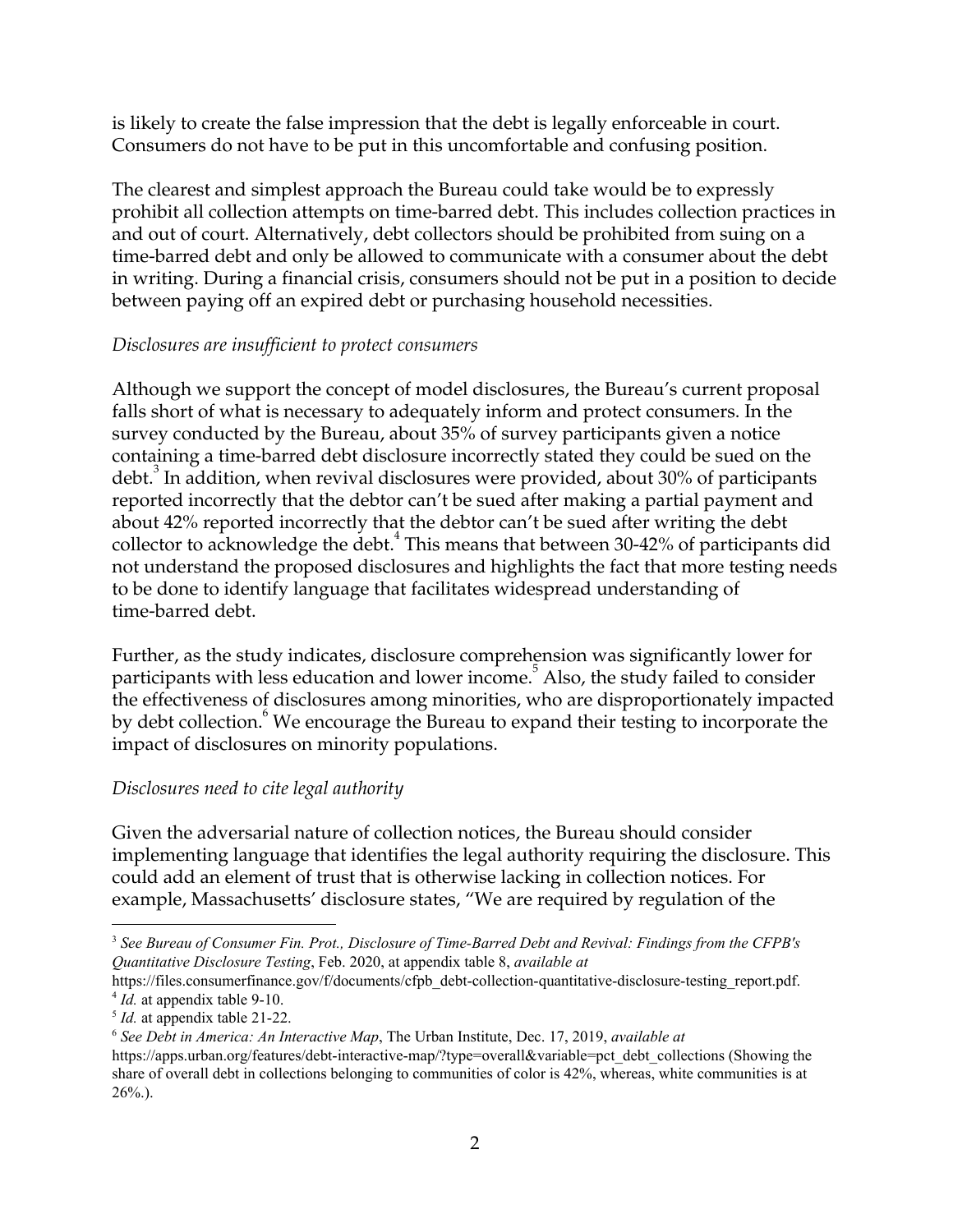Massachusetts Attorney General to notify you of the following information. $^{\prime\prime}$  Similarly, New York's disclosure requires the following language, "We are required by regulation of the New York State Department of Financial Services to notify you of the following information." $8$  We recommend that any disclosure adopted by the Bureau includes language specifying either that federal law or CFPB regulations require the disclosure to be in the notice.

### *Know or should know standard is flawed; strict liability should be the standard*

The Bureau's proposal regarding time-barred debt is also concerning because it would only require a disclosure when the debt collector "knows or should know" that a debt is time-barred. This standard not only disincentivizes collectors from accurately assessing a debt before communicating with a consumer, but it also exploits consumers who rarely have access to a lawyer to help them determine the status of their debt. Collectors – and their attorneys – are in the best position to determine whether a debt is time-barred under applicable state law. They should be wholly responsible, under a strict liability standard, for knowing if a debt is time-barred before contacting a consumer. In the event that a collector is uncertain about the status of a debt, they should treat it as time-barred and include a disclosure in their communications at a minimum, if they are allowed to pursue the debt at all.

# *Revival is fundamentally unfair*

The revival of a time-barred debt is an inherently unfair practice that entices consumers to acknowledge or make partial payment on a debt without fully understanding the consequences—it renews both the obligation to pay the debt in full and the collector's right to sue for the debt. Given the severity of revival, the strongest approach would be to prohibit collectors from treating such payments and acknowledgements as a revival of debt. Alternatively, the Bureau should require clear notice of the consequences partial payments and acknowledgements can have. New Mexico's required disclosures could serve as a model:

"You can renew the debt and start the time for the filing of a lawsuit against you to collect the debt if you do any of the following: make any payment of the debt; sign a paper in which you admit that you owe the debt or in which you make a new promise to pay; sign a paper in which you give up ("waive") your right to stop the debt collector from suing you in court to collect the debt."

This kind of plain-language disclosure would help consumers understand the type of actions that would accidentally trigger a lawsuit or otherwise worsen their situation. The Bureau should consider this language along with visual formatting (e.g., a bullet point list) that makes it easy to read.

 $7$  Mass Code Regs., tit. 94 7.07(24)(a).

 $8$  N.Y. Comp. Codes R. & Regs., tit. 23, 1.3(c).

<sup>9</sup> N.M. Admin. Code § 12.2.12.9.